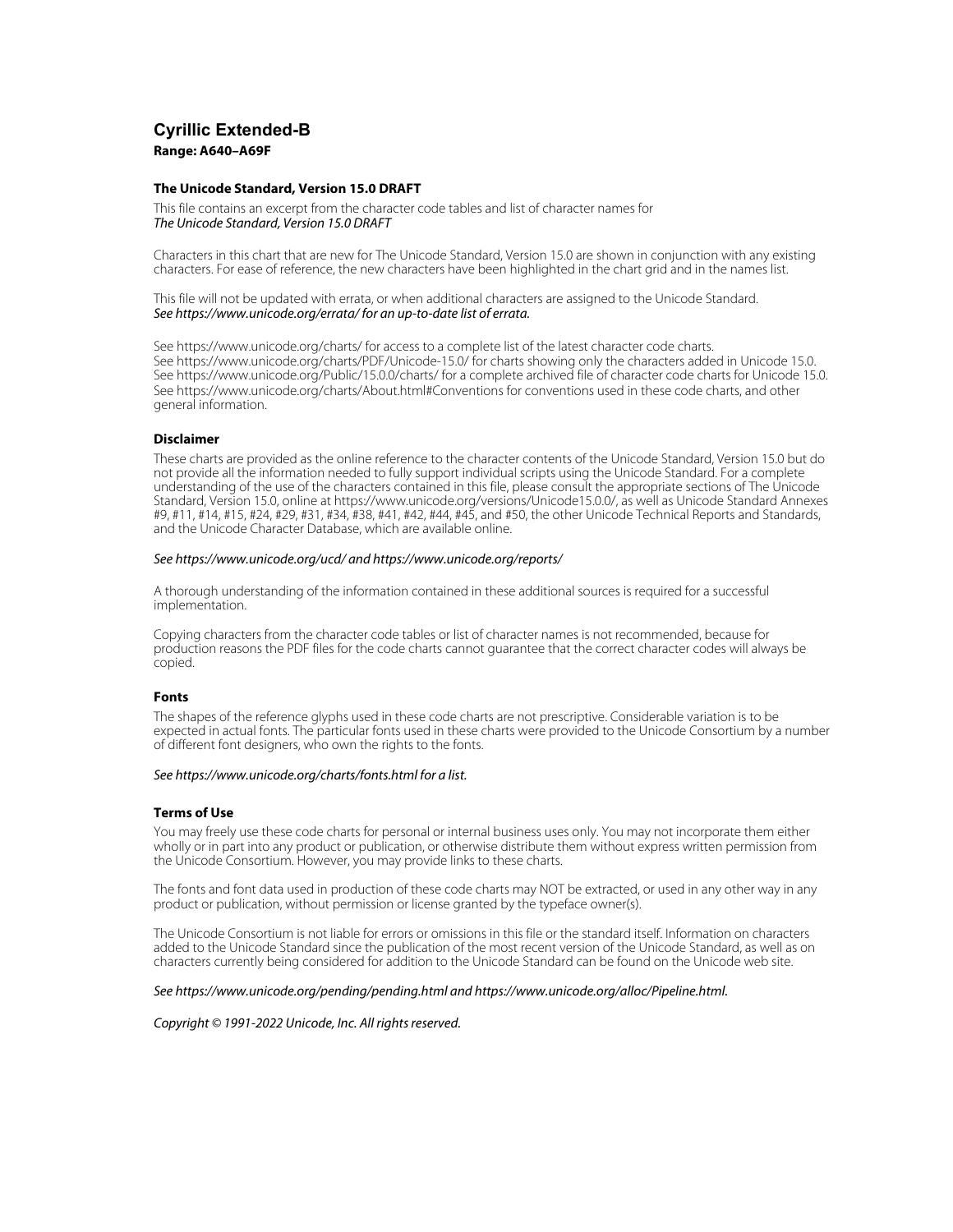|   | A64                                | A65                                | A66                           | A67                                                                                                                             | A68                                                                                                                     | A69                                  |
|---|------------------------------------|------------------------------------|-------------------------------|---------------------------------------------------------------------------------------------------------------------------------|-------------------------------------------------------------------------------------------------------------------------|--------------------------------------|
| 0 | A640                               | Ы<br>A650                          | П<br>A660                     | $x^{\mathbf{X}^{\mathbf{X}}}_{\mathbf{x}^{\mathbf{X}^{\mathbf{X}}}_{\mathbf{x}^{\mathbf{X}}_{\mathbf{X}^{\mathbf{X}}}}$<br>A670 | A680                                                                                                                    | A690                                 |
| 1 | $\mathbf{Z}$<br>A641               | Ы<br>A651                          | $\bm{\Pi}$<br>A661            | $\begin{array}{c}\n\hline\n\end{array}$ A671                                                                                    | 圢<br>A681                                                                                                               | $\mathbf T$<br>A691                  |
| 2 | $\boldsymbol{\mathcal{I}}$<br>A642 | ÌЪ<br>A652                         | A662                          | $\overline{\mathbb{C}}$<br>ïΰ<br>A672                                                                                           | $\mathcal{S}% _{M_{1},M_{2}}^{\alpha,\beta}(\varepsilon)=\mathcal{S}_{M_{1},M_{2}}^{\alpha,\beta}(\varepsilon)$<br>A682 | प<br>A692                            |
| 3 | $\boldsymbol{\mathcal{Z}}$<br>A643 | 邒<br>A653                          | Д<br>A663                     | ≿∡<br>A673                                                                                                                      | A683                                                                                                                    | प<br>A693                            |
| 4 | S<br>A644                          | (H<br>A654                         | ЛF<br>A664                    | $\epsilon$<br>$\langle \rangle$<br>A674                                                                                         | Ж<br>A684                                                                                                               | ĥ<br>A694                            |
| 5 | S<br>A645                          | ЮI<br>A655                         | ${\rm J}\Gamma$<br>A665       | И<br>$\langle \rangle$<br>A675<br>$\overline{\cdot}$                                                                            | Ж<br>A685                                                                                                               | ĥ<br>A695                            |
| 6 | A646                               | $\bm{\mathsf{H}}$<br>A656          | М<br>A666                     | ï<br>$\hat{\mathcal{L}}$<br>A676                                                                                                | Щ<br>A686                                                                                                               | A696                                 |
| 7 | L<br>A647                          | Ю<br>A657                          | $\mathbf{M}$<br>A667          | $\sum_{i=1}^{n}$<br>A677                                                                                                        | $\overline{\mathbf{u}}$<br>A687                                                                                         | Щ<br>A697                            |
| 8 | Ψ<br>A648                          | A658                               | $(\cdot)$<br>A668             | Ъ<br>$\langle \rangle$<br>A678                                                                                                  | A688                                                                                                                    | A698                                 |
| 9 | ħ<br>A649                          | A<br>A659                          | $\boldsymbol{\Theta}$<br>A669 | $\mathbf{P}$<br>$\hat{\mathbb{C}}$<br>A679                                                                                      | Д<br>A689                                                                                                               | W<br>A699                            |
| A | $8\,$<br>A64A                      | Ă<br>A65A                          | $(\cdot \cdot)$<br>A66A       | $\bf{P}$<br>$\langle \rangle$<br>A67A                                                                                           | Ђ<br>A68A                                                                                                               | A69A                                 |
| В | $\pmb{\%}$<br>A64B                 | 呂<br>A65B                          | ⊙<br>A66B                     | W<br>$\langle \rangle$<br>A67B                                                                                                  | Ђ<br>A68B                                                                                                               | $\boldsymbol{\oplus}$<br>A69B        |
| С | ٦ŗ<br>A64C                         | $\boldsymbol{\mathcal{A}}$<br>A65C | $(\cdot)$<br>A66C             | $\langle \rangle$<br>A67C                                                                                                       | T<br>A68C                                                                                                               | Ъ<br>A69C                            |
| D | $\bm{\omega}$<br>A64D              | $\rm H\!\!\!A$<br>A65D             | $\odot$<br>A66D               | $\mathcal{O}$<br>A67D                                                                                                           | Т.<br>A68D                                                                                                              | Ь<br>A69D                            |
| E | A64E                               | A65E                               | <b>OOO</b><br>A66E            | A67E                                                                                                                            | A68E                                                                                                                    | ф<br>Ō<br>A69E                       |
| F | b<br>A64F                          | ․⁄ի<br>A65F                        | ි<br>A66F                     | ч<br>A67F                                                                                                                       | Ц<br>A68F                                                                                                               | E<br>$\langle \cdot \rangle$<br>A69F |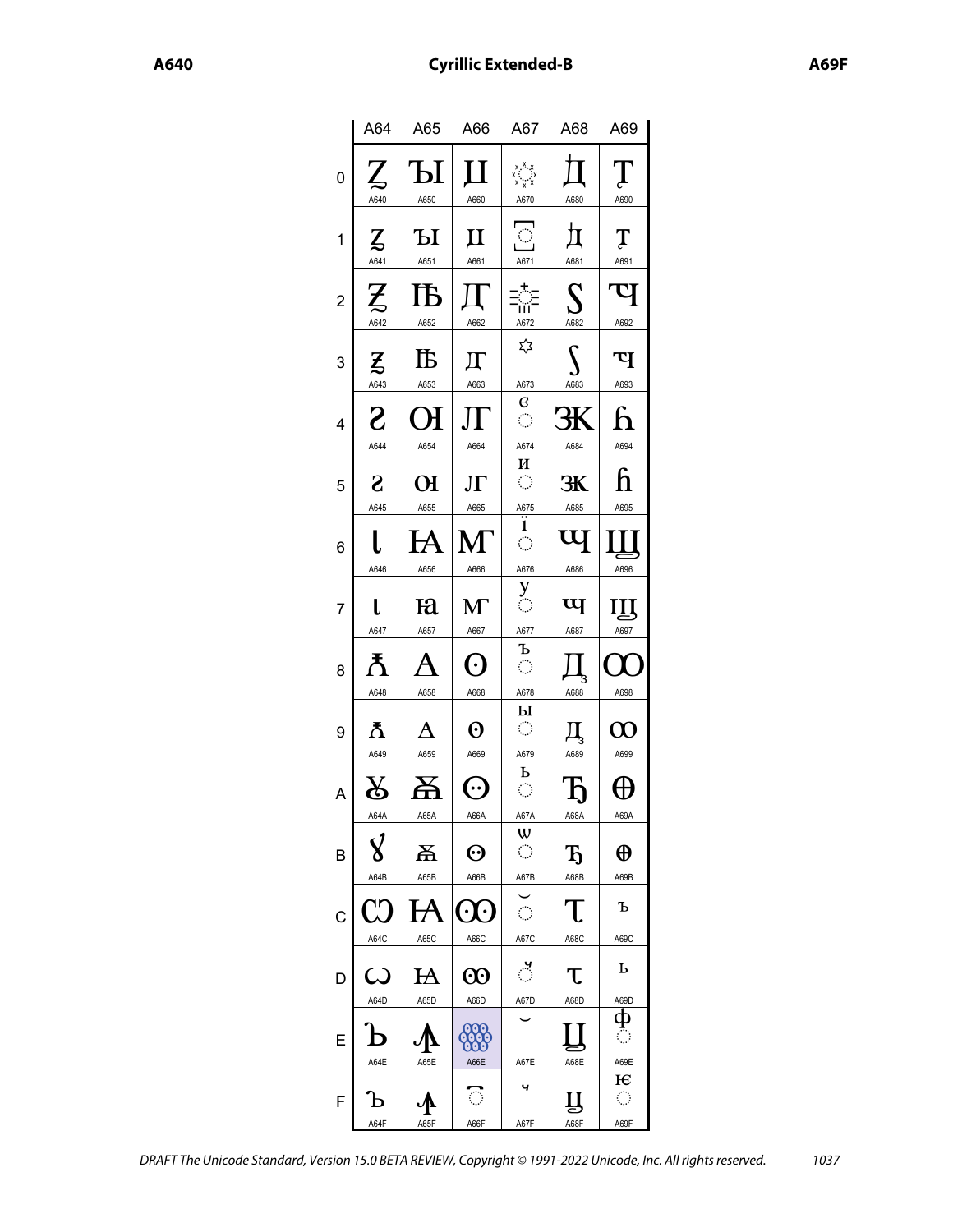|      |                 | <b>Letters for Old Cyrillic</b>                                                                              | A668                   | $\Theta$           | CYRILLIC CAPITAL LETTER MONOCULAR O                        |
|------|-----------------|--------------------------------------------------------------------------------------------------------------|------------------------|--------------------|------------------------------------------------------------|
| A640 | Z               | CYRILLIC CAPITAL LETTER ZEMLYA                                                                               | A669                   | $\Theta$           | CYRILLIC SMALL LETTER MONOCULAR O                          |
| A641 | Z               | CYRILLIC SMALL LETTER ZEMLYA                                                                                 |                        |                    | • used in words based on the root for 'eye'                |
|      |                 | $\rightarrow$ 0437 3 cyrillic small letter ze                                                                | A66A                   | ⊙                  | CYRILLIC CAPITAL LETTER BINOCULAR O                        |
| A642 | Z               | <b>CYRILLIC CAPITAL LETTER DZELO</b>                                                                         | A66B                   | $\Theta$           | CYRILLIC SMALL LETTER BINOCULAR O                          |
| A643 | Z               | <b>CYRILLIC SMALL LETTER DZELO</b>                                                                           |                        |                    | • used in the dual of words based on the rod               |
|      |                 | $\rightarrow$ 0455 s cyrillic small letter dze                                                               |                        |                    | 'eye'                                                      |
| A644 | S               | CYRILLIC CAPITAL LETTER REVERSED DZE                                                                         |                        |                    | A66C CO CYRILLIC CAPITAL LETTER DOUBLE<br>MONOCULAR O      |
|      |                 | $\rightarrow$ 10193 <b>2</b> roman sextula sign                                                              | A66D                   | $\infty$           | <b>CYRILLIC SMALL LETTER DOUBLE</b>                        |
| A645 | S               | CYRILLIC SMALL LETTER REVERSED DZE                                                                           |                        |                    | MONOCULAR O                                                |
| A646 | L               | <b>CYRILLIC CAPITAL LETTER IOTA</b>                                                                          |                        |                    | • used in the dual of words based on the rod               |
| A647 | L               | <b>CYRILLIC SMALL LETTER IOTA</b>                                                                            |                        |                    | 'eye'                                                      |
|      |                 | → 2C3A x glagolitic small letter initial izhe                                                                | <b>A66E</b>            | ₩                  | <b>CYRILLIC LETTER MULTIOCULAR O</b>                       |
| A648 | Å.              | <b>CYRILLIC CAPITAL LETTER DJERV</b>                                                                         |                        |                    | • used in the epithet 'many-eyed'                          |
| A649 | ¥,              | CYRILLIC SMALL LETTER DJERV                                                                                  |                        |                    | <b>Abbreviation mark</b>                                   |
|      |                 | $\rightarrow$ 0452 $\hbar$ cyrillic small letter dje                                                         | A66F                   | ි                  | <b>COMBINING CYRILLIC VZMET</b>                            |
| A64A | R               | $\rightarrow$ 045B $\hbar$ cyrillic small letter tshe<br>CYRILLIC CAPITAL LETTER MONOGRAPH UK                |                        |                    | · used with Cyrillic and Glagolitic letters to             |
| A64B | $\mathbf{X}$    | CYRILLIC SMALL LETTER MONOGRAPH UK                                                                           |                        |                    | indicate abbreviation                                      |
|      |                 | $\rightarrow$ 0443 y cyrillic small letter u                                                                 |                        |                    | $\rightarrow$ 0483 $\overline{5}$ combining cyrillic titlo |
| A64C | C               | CYRILLIC CAPITAL LETTER BROAD OMEGA                                                                          |                        |                    | → 0487 combining cyrillic pokrytie                         |
| A64D | $\omega$        | CYRILLIC SMALL LETTER BROAD OMEGA                                                                            |                        |                    | <b>Combining numeric signs</b>                             |
|      |                 | $\rightarrow$ 0461 w cyrillic small letter omega                                                             | A670                   | 心                  | <b>COMBINING CYRILLIC TEN MILLIONS SIGN</b>                |
| A64E | Ъ               | CYRILLIC CAPITAL LETTER NEUTRAL YER                                                                          |                        |                    | → 0489 ※ combining cyrillic millions sign                  |
| A64F | Ъ               | CYRILLIC SMALL LETTER NEUTRAL YER                                                                            | A671                   | s                  | COMBINING CYRILLIC HUNDRED MILLIONS                        |
|      |                 | → 044А ъ cyrillic small letter hard sign                                                                     |                        |                    | SIGN                                                       |
|      |                 | → 044С ь cyrillic small letter soft sign                                                                     | A672                   | 蒅                  | COMBINING CYRILLIC THOUSAND MILLION                        |
| A650 |                 | <b>ILI CYRILLIC CAPITAL LETTER YERU WITH BACK</b>                                                            |                        |                    | <b>SIGN</b>                                                |
|      |                 | <b>YER</b>                                                                                                   |                        |                    | <b>Punctuation mark</b>                                    |
| A651 | Ы               | CYRILLIC SMALL LETTER YERU WITH BACK YER                                                                     | A673                   |                    | <b>SLAVONIC ASTERISK</b>                                   |
|      |                 | → 044B <b>ы</b> cyrillic small letter yeru                                                                   |                        |                    | <b>Combining marks for Old Cyrillic</b>                    |
| A652 | ĨЪ              | CYRILLIC CAPITAL LETTER IOTIFIED YAT                                                                         | A674                   | ိ                  | COMBINING CYRILLIC LETTER UKRAINIAN I                      |
| A653 | Б               | CYRILLIC SMALL LETTER IOTIFIED YAT                                                                           | A675                   | И                  | <b>COMBINING CYRILLIC LETTER I</b>                         |
| A654 |                 | → 0463 ₺ cyrillic small letter yat<br>OI CYRILLIC CAPITAL LETTER REVERSED YU                                 | A676                   | $_{\rm i}^{\rm o}$ | <b>COMBINING CYRILLIC LETTER YI</b>                        |
| A655 | $\overline{O}I$ | CYRILLIC SMALL LETTER REVERSED YU                                                                            | A677                   | O <sub>B</sub>     | COMBINING CYRILLIC LETTER U                                |
|      |                 | $\rightarrow$ 044E <b>10</b> cyrillic small letter yu                                                        | A678                   |                    | COMBINING CYRILLIC LETTER HARD SIGN                        |
| A656 | $H\!A$          | CYRILLIC CAPITAL LETTER IOTIFIED A                                                                           | A679                   | $\frac{p}{p}$      | <b>COMBINING CYRILLIC LETTER YERU</b>                      |
| A657 | ю               | <b>CYRILLIC SMALL LETTER IOTIFIED A</b>                                                                      | A67A                   |                    | <b>COMBINING CYRILLIC LETTER SOFT SIGN</b>                 |
| A658 | A               | CYRILLIC CAPITAL LETTER CLOSED LITTLE YUS                                                                    | A67B                   | ួ<br>O             | COMBINING CYRILLIC LETTER OMEGA                            |
| A659 | $\Delta$        | CYRILLIC SMALL LETTER CLOSED LITTLE YUS                                                                      | A67C                   | $\check{\circ}$    | COMBINING CYRILLIC KAVYKA                                  |
|      |                 | $\rightarrow$ 0467 A cyrillic small letter little yus                                                        |                        |                    | · indicates an alternative reading to part of a            |
|      |                 | A65A A CYRILLIC CAPITAL LETTER BLENDED YUS                                                                   |                        |                    | word                                                       |
| A65B | 폶               | CYRILLIC SMALL LETTER BLENDED YUS                                                                            |                        |                    | $\rightarrow$ 0306 $\breve{\circ}$ combining breve         |
|      |                 | $\rightarrow$ 0467 A cyrillic small letter little yus                                                        |                        |                    | → 1DF6 $\circ$ combining kavyka above right                |
|      |                 | $\rightarrow$ 046B $\overline{a}$ cyrillic small letter big yus                                              |                        |                    | → 1DF7 ° combining kavyka above left                       |
|      |                 | A65C HA CYRILLIC CAPITAL LETTER IOTIFIED CLOSED                                                              | A67D                   | $\circ$            | <b>COMBINING CYRILLIC PAYEROK</b>                          |
|      |                 | LITTLE YUS                                                                                                   |                        |                    | · may indicate an omitted yer                              |
| A65D |                 | HA CYRILLIC SMALL LETTER IOTIFIED CLOSED                                                                     |                        |                    | $\rightarrow$ 033E $\circ$ combining vertical tilde        |
|      |                 | LITTLE YUS                                                                                                   |                        |                    | <b>Punctuation mark</b>                                    |
| A65E |                 | $\rightarrow$ 0469 $\text{H}$ cyrillic small letter iotified little yus<br><b>CYRILLIC CAPITAL LETTER YN</b> | A67E                   |                    | <b>CYRILLIC KAVYKA</b>                                     |
| A65F | $\Lambda$       | <b>CYRILLIC SMALL LETTER YN</b>                                                                              |                        |                    | • used to mark off word that has alternative               |
|      | ∱.              | · Romanian Cyrillic                                                                                          |                        |                    | reading                                                    |
| A660 | П               | CYRILLIC CAPITAL LETTER REVERSED TSE                                                                         |                        |                    | → 2E47 • low kavyka                                        |
| A661 | $\mathbf{I}$    | CYRILLIC SMALL LETTER REVERSED TSE                                                                           | <b>Modifier letter</b> |                    |                                                            |
| A662 | П               | CYRILLIC CAPITAL LETTER SOFT DE                                                                              | A67F                   |                    | <b>CYRILLIC PAYEROK</b>                                    |
| A663 | Л               | CYRILLIC SMALL LETTER SOFT DE                                                                                |                        |                    | · may indicate an omitted yer                              |
| A664 | Л               | <b>CYRILLIC CAPITAL LETTER SOFT EL</b>                                                                       |                        |                    | $\rightarrow$ 2E2F <sup>5</sup> vertical tilde             |
| A665 | $J\Gamma$       | CYRILLIC SMALL LETTER SOFT EL                                                                                |                        |                    | Letters for Old Abkhasian orthography                      |
| A666 |                 | M CYRILLIC CAPITAL LETTER SOFT EM                                                                            | A680                   | Д                  | <b>CYRILLIC CAPITAL LETTER DWE</b>                         |
| A667 | $M^{\circ}$     | <b>CYRILLIC SMALL LETTER SOFT EM</b>                                                                         | A681                   | $\frac{1}{2}$      | <b>CYRILLIC SMALL LETTER DWE</b>                           |
|      |                 |                                                                                                              |                        |                    |                                                            |

| A66A        | ⊙                             | CYRILLIC CAPITAL LETTER BINOCULAR O                                                      |
|-------------|-------------------------------|------------------------------------------------------------------------------------------|
| A66B        | Θ                             | CYRILLIC SMALL LETTER BINOCULAR O<br>• used in the dual of words based on the root for   |
|             |                               | 'eye'                                                                                    |
| A66C        | $\infty$                      | <b>CYRILLIC CAPITAL LETTER DOUBLE</b><br>MONOCULAR O                                     |
| A66D        | $\infty$                      | <b>CYRILLIC SMALL LETTER DOUBLE</b><br><b>MONOCULAR O</b>                                |
|             |                               | • used in the dual of words based on the root for<br>'eye'                               |
| <b>A66E</b> | ₩                             | <b>CYRILLIC LETTER MULTIOCULAR O</b><br>• used in the epithet 'many-eyed'                |
|             |                               | <b>Abbreviation mark</b>                                                                 |
| A66F        | ਨ                             | <b>COMBINING CYRILLIC VZMET</b>                                                          |
|             |                               | • used with Cyrillic and Glagolitic letters to                                           |
|             |                               | indicate abbreviation                                                                    |
|             |                               | $\rightarrow$ 0483 6 combining cyrillic titlo                                            |
|             |                               | $\rightarrow$ 0487 $\degree$ combining cyrillic pokrytie                                 |
|             |                               | <b>Combining numeric signs</b>                                                           |
| A670        | 烧                             | COMBINING CYRILLIC TEN MILLIONS SIGN                                                     |
|             |                               | → 0489 ☆ combining cyrillic millions sign                                                |
| A671        | I                             | COMBINING CYRILLIC HUNDRED MILLIONS<br>SIGN                                              |
| A672        | 唜                             | <b>COMBINING CYRILLIC THOUSAND MILLIONS</b><br>SIGN                                      |
|             |                               | <b>Punctuation mark</b>                                                                  |
|             | ≎                             |                                                                                          |
| A673        |                               | <b>SLAVONIC ASTERISK</b>                                                                 |
|             |                               |                                                                                          |
| A674        | $\mathop{\circ}^{\mathsf{e}}$ | <b>Combining marks for Old Cyrillic</b><br><b>COMBINING CYRILLIC LETTER UKRAINIAN IE</b> |
| A675        | И                             | <b>COMBINING CYRILLIC LETTER I</b>                                                       |
| A676        |                               | <b>COMBINING CYRILLIC LETTER YI</b>                                                      |
| A677        | ្ទុះ                          | <b>COMBINING CYRILLIC LETTER U</b>                                                       |
| A678        | $\tilde{\vec{b}}$             | COMBINING CYRILLIC LETTER HARD SIGN                                                      |
| A679        |                               | <b>COMBINING CYRILLIC LETTER YERU</b>                                                    |
| A67A        | SOPOR                         | <b>COMBINING CYRILLIC LETTER SOFT SIGN</b>                                               |
| A67B        | $\circ$                       | COMBINING CYRILLIC LETTER OMEGA                                                          |
| A67C        | $\check{\circ}$               | COMBINING CYRILLIC KAVYKA                                                                |
|             |                               | · indicates an alternative reading to part of a<br>word                                  |
|             |                               | $\rightarrow$ 0306 $\breve{\circ}$ combining breve                                       |
|             |                               | → 1DF6 $\circ$ combining kavyka above right                                              |
|             |                               | → 1DF7 $\check{\circ}$ combining kavyka above left                                       |
| A67D ೆ      |                               | <b>COMBINING CYRILLIC PAYEROK</b>                                                        |
|             |                               | · may indicate an omitted yer                                                            |
|             |                               | $\rightarrow$ 033E $\circ$ combining vertical tilde                                      |
|             |                               | <b>Punctuation mark</b>                                                                  |
| A67E        |                               | <b>CYRILLIC KAVYKA</b>                                                                   |
|             |                               | • used to mark off word that has alternative<br>reading                                  |
|             |                               | $\rightarrow$ 2E47 $\sim$ low kavyka                                                     |

### CYRILLIC PAYEROK • may indicate an omitted yer

# **Old Abkhasian orthography**

- CYRILLIC CAPITAL LETTER DWE
- CYRILLIC SMALL LETTER DWE